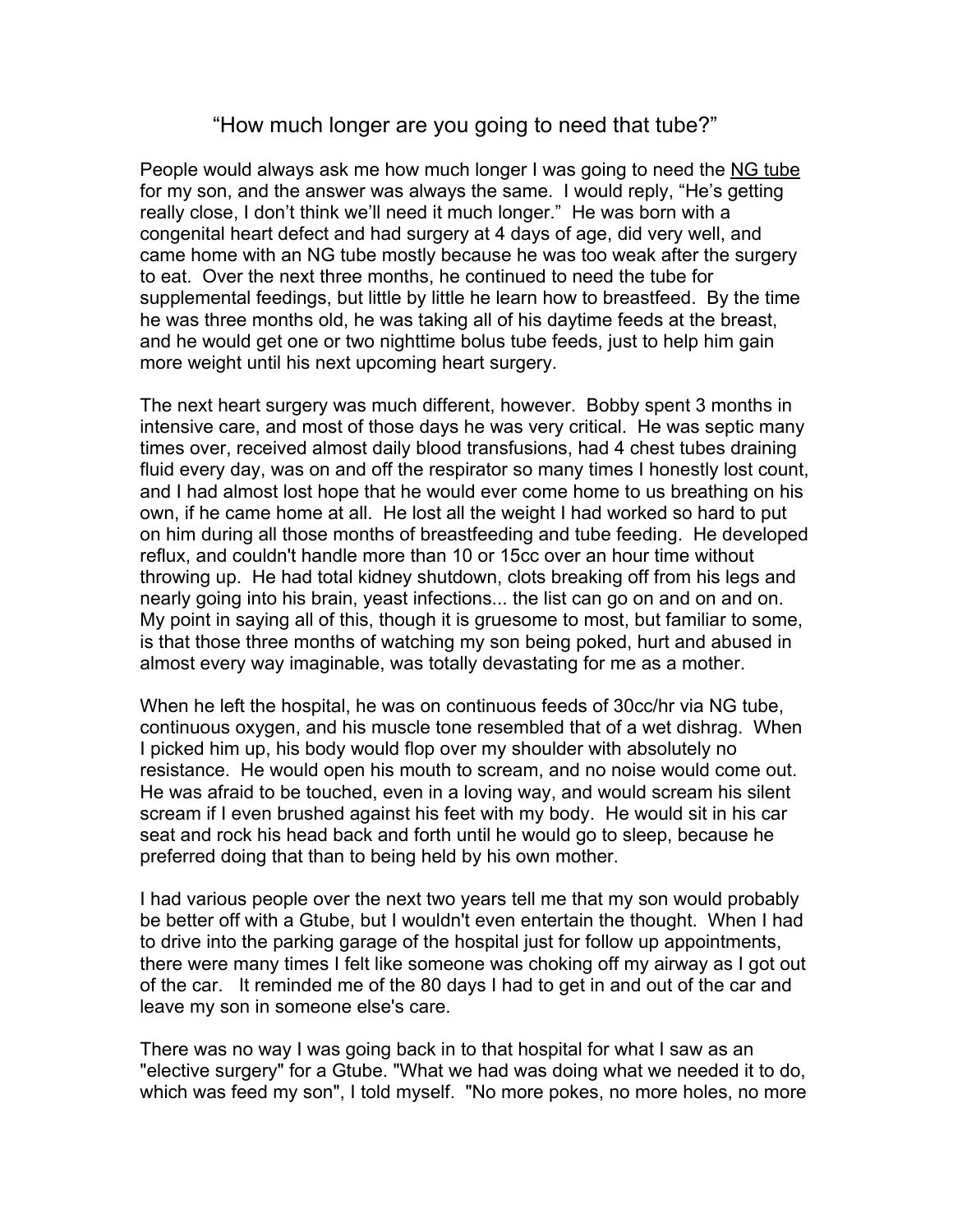anesthesia. It took an act of God, literally, to get us out of the hospital alive, there was no way we were going back in there electively". So I kept that NG tube in him for 2 years. I taped and retaped, put it back down when he threw it up, taught him not to touch it, even managed to put solids down it without clogging it. And I deluded myself into thinking that I could do this forever if it would keep us out of the hospital.

Then one day, I couldn't do it one more minute. It was as if I wanted it gone yesterday, and the scheduled Gtube surgery for one month away seemed like an eternity. My son started throwing the tube up one or two times a day instead of once every two months. My husband and I couldn't stand to pin him down one more time. I hated tucking the tail into his clothes and being afraid I would somehow pull it, which I did once or twice when I was getting him out of the car seat. Instead of a lifeline, that tube became my worst enemy, and I couldn't wait to get him into the hospital for the surgery. For me, that's what it took.

Well, the good news is that despite a little irritation around the site when my son recently had a virus, I am 100% happier. I didn't notice until after I had the Gtube all the subtle things I was doing with the NG tube in place. I hold him differently now, in more of a normal toddler way, mostly because I don't have a tube dangling from his shirt or pants. He gets much more facial stimulation because I kiss him and play with him constantly on his "naked" face. I blow his nose, something I hardly ever did with the NG tube for fear of loosening it. He has in turn responded to my change by becoming more independent. I saw a definite change in his personality when the tube was gone. He was much more confident and more able to freely explore his environment.

And as if there couldn't be any more perks, his oral eating totally exploded after we got rid of the NG tube. He went from mouthing food and slobbering on things like teething biscuits, which was miraculous in itself, to biting and chewing, sucking, drinking from a straw, talking much more, and on and on. A whole new world opened itself to us in an oral sense.

I had thought I would beat the odds, keep the NG tube until he did all the eating on his own, and eventually I'd be more stubborn than this "oral aversion". But I am so glad I didn't try to wait because my stress has been cut in half since we got this Gtube. I feed him real food by bolus in the tube, he is healthier, and no one stares at us, which is a big thing when I'm trying to normalize the impact this has had on our whole family for the other three kids.

His hospital course for the Gtube placement was very smooth…he was in the hospital overnight, tolerated feeds right away, he was given a button from the beginning, and I was on my way with him 4 days post op across the country to AZ to work with a feeding specialist. His pain was minimal, and he was totally off Ibuprofen in about 5 days. This was much better than that awful NG tube.